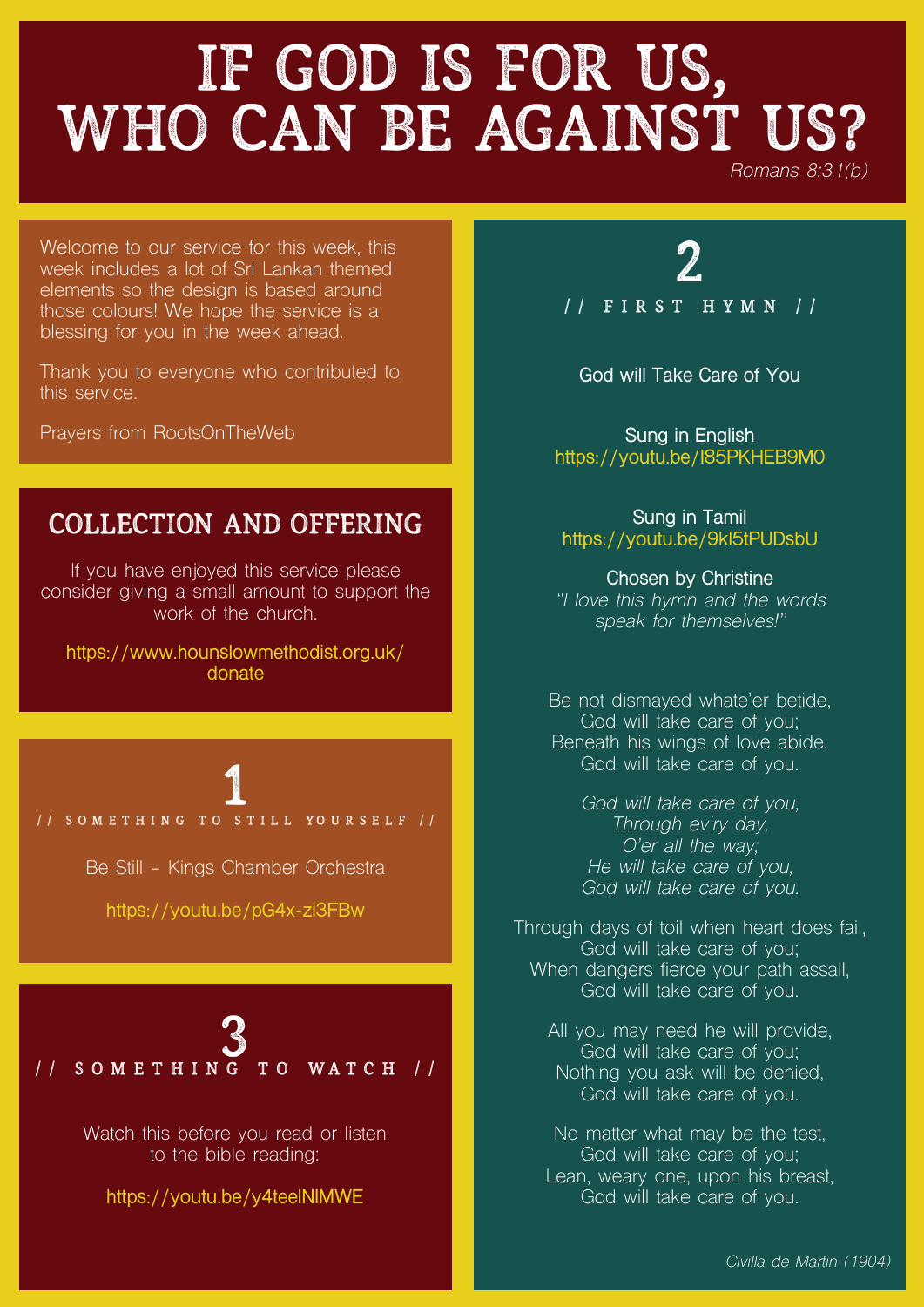4 // Matthew 13:31-33 //

You can listen to the reading here:

**[https://www.hounslowmethodist.org.uk/if](https://www.hounslowmethodist.org.uk/if-god-is-with-us/)[god-is-with-us/](https://www.hounslowmethodist.org.uk/if-god-is-with-us/)**

#### **The Parable of the Mustard seed and the yeast**

He told them another parable: "The kingdom of heaven is like a mustard seed, which a man took and planted in his field. Though it is the smallest of all seeds, yet when it grows, it is the largest of garden plants and becomes a tree, so that the birds come and perch in its branches."

He told them still another parable: "The kingdom of heaven is like yeast that a woman took and mixed into about sixty pounds of flour until it worked all through the dough."

**<https://youtu.be/xxl1EOhJiRA>**

**God is for us**

$$
1 / \text{ROMAN S} \cdot 28 - 31 / l
$$

You can listen to the reading here:

**[https://www.hounslowmethodist.org.uk/if](https://www.hounslowmethodist.org.uk/if-god-is-with-us/)[god-is-with-us/](https://www.hounslowmethodist.org.uk/if-god-is-with-us/)**

We know that all things work together for good for those who love God, who are called according to his purpose. For those whom he foreknew he also predestined to be conformed to the image of his Son, in order that he might be the firstborn within a large family.

And those whom he predestined he also called; and those whom he called he also justified; and those whom he justified he also glorified. What then are we to say about these things? If God is for us, who is against us?





You can watch or read this weeks address here:

**[https://www.hounslowmethodist.org.uk/if](https://www.hounslowmethodist.org.uk/if-god-is-with-us/)[god-is-with-us/](https://www.hounslowmethodist.org.uk/if-god-is-with-us/)**